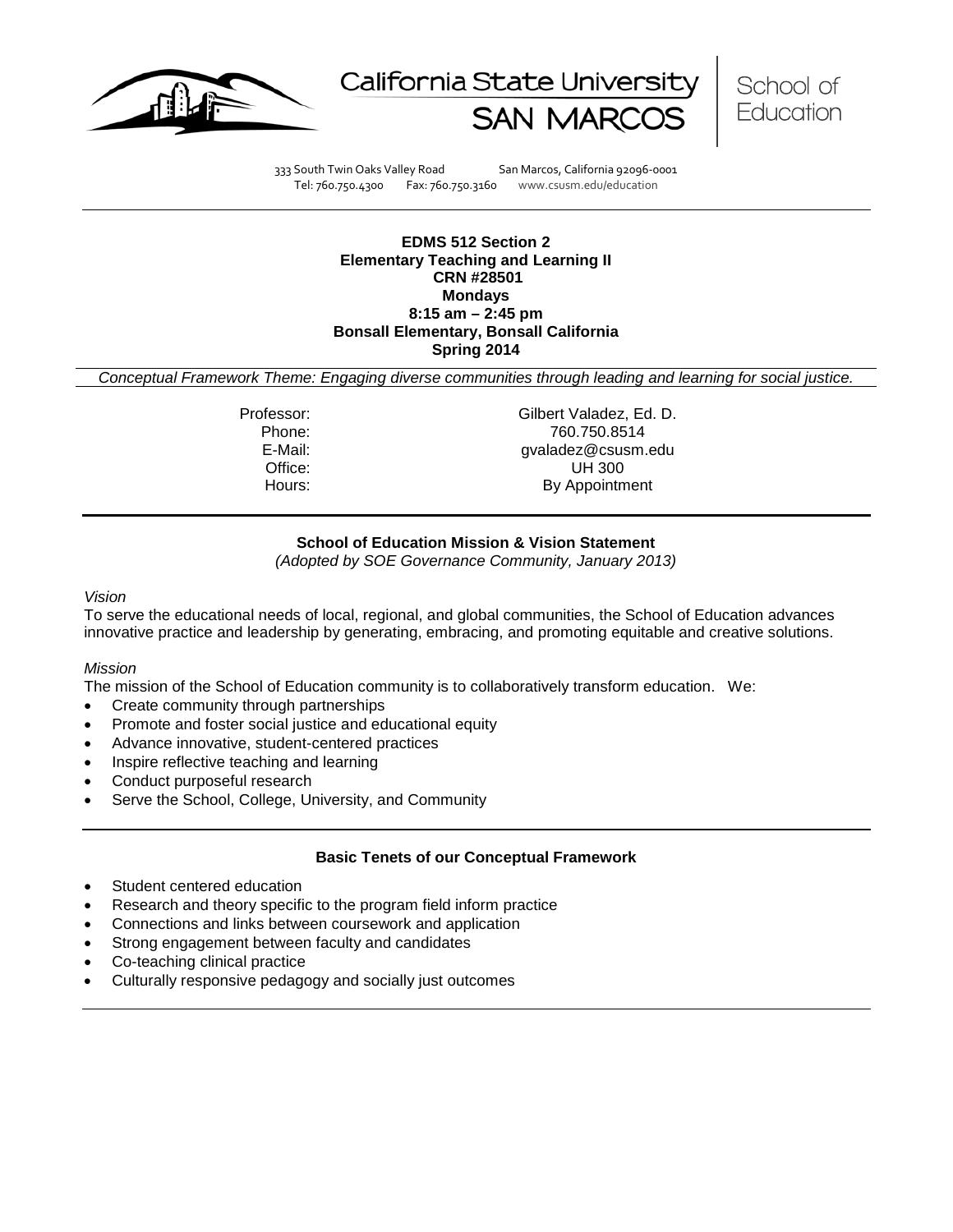# **COURSE DESCRIPTION**

Focuses on developing an advanced understanding of learning theory and instructional practice in technologyintegrated and inclusive elementary classrooms. *Enrollment restricted to students in the ICP. Prerequisite: EDMS 511.*

Valadez:

This course requires participation in public schools and other education-related contexts.

This course is designed:

- to extend pre-service candidates' understandings about numerous philosophies of teaching and learning;
- to inform pre-service candidates about key concepts and procedures as they relate to students learning English and students with special education labels;
- to encourage further infusion of technology into curriculums.

# **Course Prerequisites**

Admission to the Multiple Subject/CLAD teacher Credential Program.

## **Course Objectives**

The purposes of this course are threefold:

- to expand preservice candidates knowledge about general learning theories and experiences with a range of pedagogical practices;
- to enhance preservice candidates' awareness of the multiple perspectives and learning styles that exist in diverse classrooms and other education-related settings;
- **to provide a safe environment for preservice candidates' discussion of, and experimentation with, a variety of techniques and methods of instruction.**

## **Required Texts**

- Wiggins and McTighne, (2000) *Understanding by Design* Association of Supervision and Curriculum Development
- Lemo, D., (2010) Teach Like a Champion, Josesy Boss Teacher Publication, , San Francisco, California.

## **Authorization to Teach English Learners**

This credential program has been specifically designed to prepare teachers for the diversity of languages often encountered in California public school classrooms. The authorization to teach English learners is met through the infusion of content and experiences within the credential program, as well as additional coursework. Candidates successfully completing this program receive a credential with authorization to teach English learners. *(Approved by CCTC in SB 2042 Program Standards, August 02)*

# **STUDENT LEARNING OUTCOMES**

## **Teacher Performance Expectation (TPE) Competencies**

The course objectives, assignments, and assessments have been aligned with the CTC standards for Multiple Subject Credential. This course is designed to help teachers seeking a California teaching credential to develop the skills, knowledge, and attitudes necessary to assist schools and district in implementing effective programs for all students. The successful candidate will be able to merge theory and practice in order to realize a comprehensive and extensive educational program for all students. You will be required to formally address the following TPEs in this course:

TPE 6d – Engaging and supporting all learners (Student Study Team Assignment)

TPE 9 – Creating & managing effective instructional time (Classroom Management Assignment)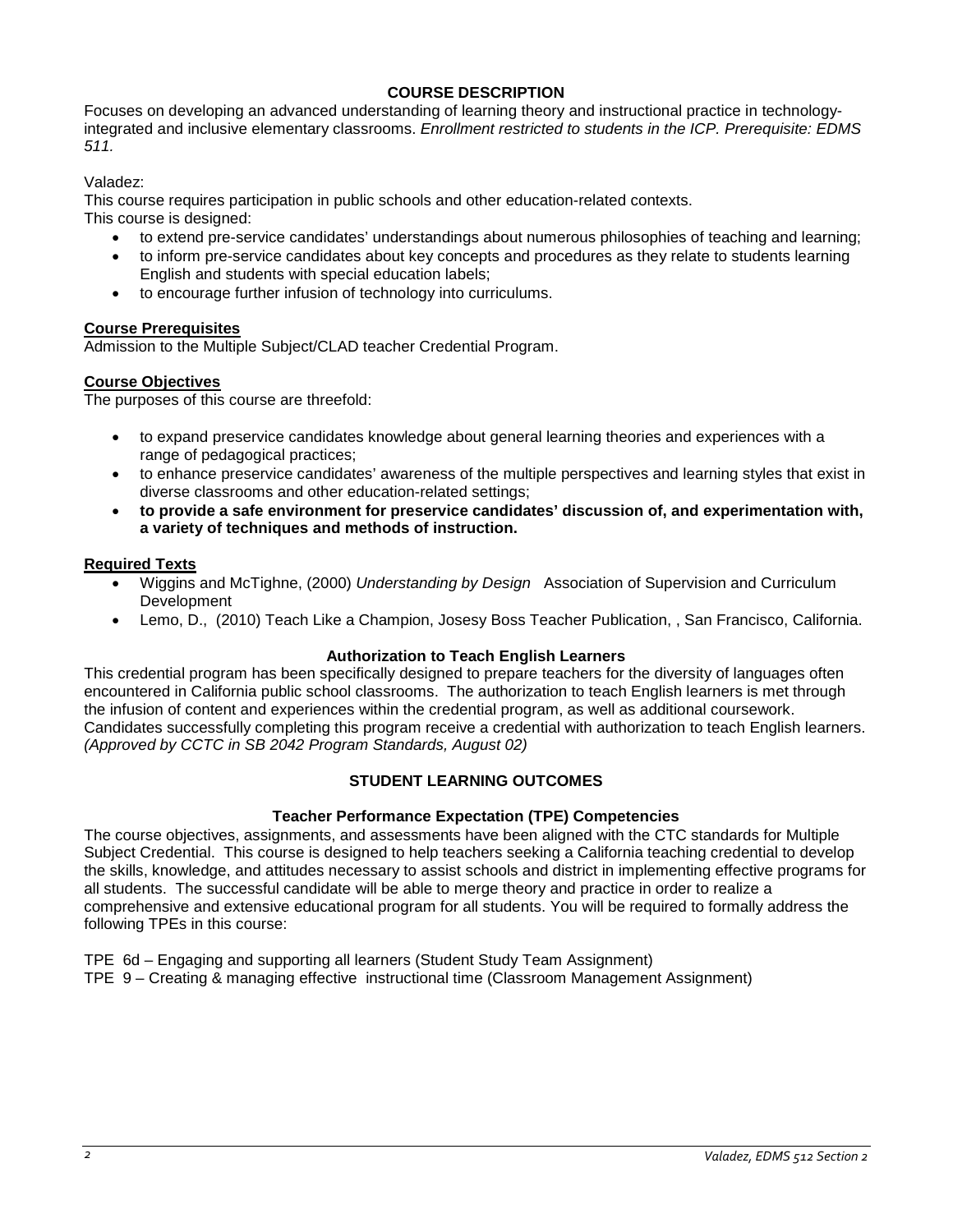## **California Teacher Performance Assessment (CalTPA)**

Beginning July 1, 2008 all California credential candidates must successfully complete a state-approved system of teacher performance assessment (TPA), to be embedded in the credential program of preparation. At CSUSM this assessment system is called the CalTPA or the TPA for short.

To assist your successful completion of the TPA, a series of informational seminars are offered over the course of the program. TPA related questions and logistical concerns are to be addressed during the seminars. Your attendance to TPA seminars will greatly contribute to your success on the assessment.

Additionally, SoE classes use common pedagogical language, lesson plans (lesson designs), and unit plans (unit designs) in order to support and ensure your success on the TPA and more importantly in your credential program.

The CalTPA Candidate Handbook, TPA seminar schedule, and other TPA support materials can be found on the SoE website: <http://www.csusm.edu/education/CalTPA/ProgramMaterialsTPA.html>

## **GENERAL CONSIDERATIONS**

## **Assessment of Professional Dispositions**

Assessing a candidate's dispositions within a professional preparation program is recognition that teaching and working with learners of all ages requires not only specific content knowledge and pedagogical skills, but positive attitudes about multiple dimensions of the profession. The School of Education has identified six dispositions – social justice and equity, collaboration, critical thinking, professional ethics, reflective teaching and learning, and life-long learning—and developed an assessment rubric. For each dispositional element, there are three levels of performance - *unacceptable*, *initial target*, and *advanced target*. The description and rubric for the three levels of performance offer measurable behaviors and examples.

The assessment is designed to provide candidates with ongoing feedback for their growth in professional dispositions and includes a self-assessment by the candidate. The dispositions and rubric are presented, explained and assessed in one or more designated courses in each program as well as in clinical practice. Based upon assessment feedback candidates will compose a reflection that becomes part of the candidate's Teaching Performance Expectation portfolio. Candidates are expected to meet the level of *initial target* during the program.

## **School of Education Attendance Policy**

Due to the dynamic and interactive nature of courses in the School of Education, all candidates are expected to attend all classes and participate actively. At a minimum, candidates must attend more than 80% of class time, or s/he may not receive a passing grade for the course at the discretion of the instructor. Individual instructors may adopt more stringent attendance requirements. Should the candidate have extenuating circumstances, s/he should contact the instructor as soon as possible. *(Adopted by the COE Governance Community, December, 1997).*

This course: If a student misses 20% or is late (or leaves early) for more than three sessions, the highest possible grade earned will be a "C". Please note you must earn a C+ or better to continue in the credential program. **Notification of absences does not automatically excuse a student from class. It is the responsibility of the student to meet with the instructor and discuss make up of class time or assignments.**

## **Students with Disabilities Requiring Reasonable Accommodations**

Candidates with disabilities who require reasonable accommodations must be approved for services by providing appropriate and recent documentation to the Office of Disable Student Services (DSS). This office is located in Craven Hall 4300, and can be contacted by phone at (760) 750-4905, or TTY (760) 750-4909. Candidates authorized by DSS to receive reasonable accommodations should meet with their instructor during office hours or, in order to ensure confidentiality, in a more private setting.

## **All University Writing Requirement**

In keeping with the All-University Writing Requirement, all 3 unit courses must have a writing component of at least 2,500 words (approximately). This will be met through written assignments.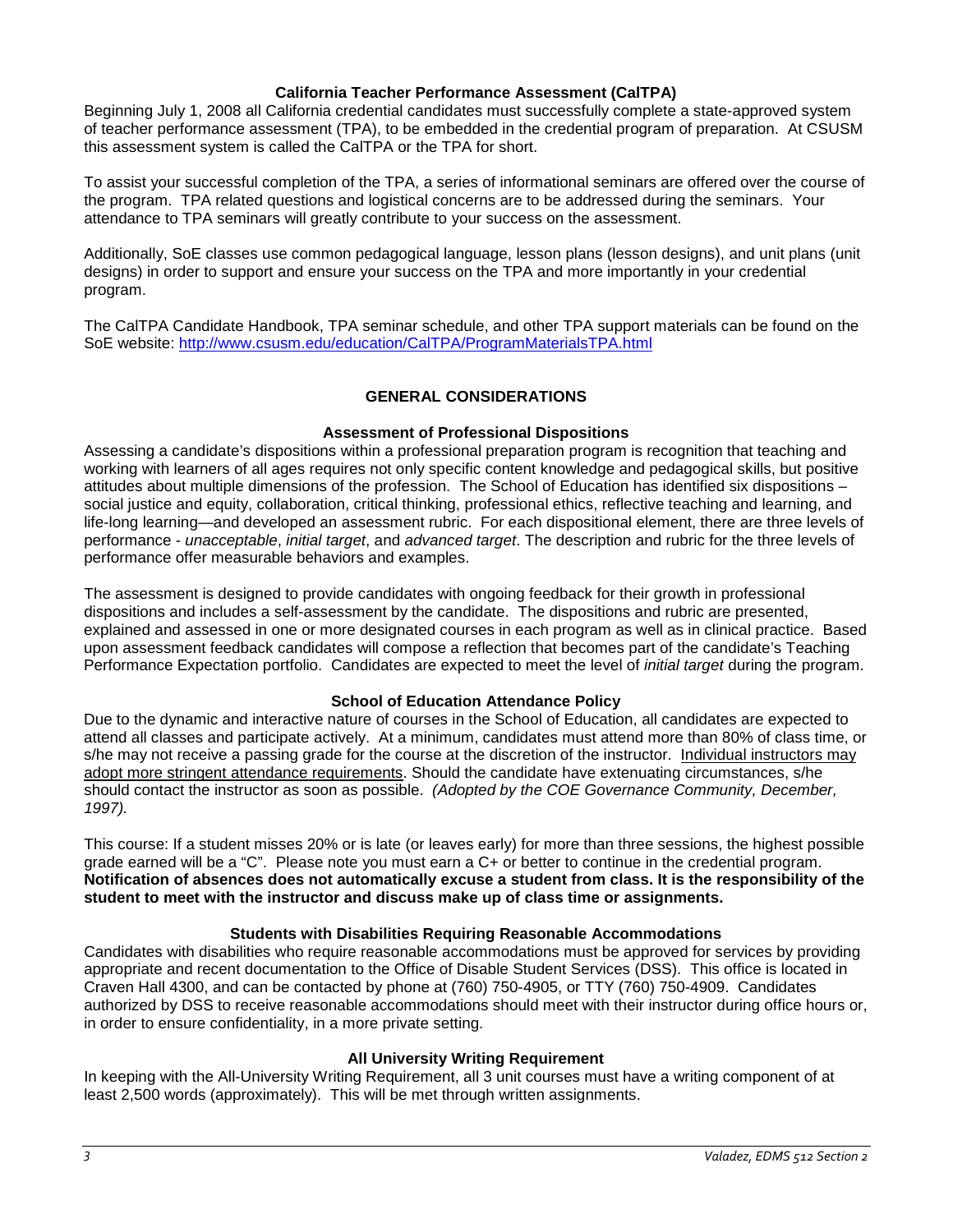## **CSUSM Academic Honesty Policy**

"Students will be expected to adhere to standards of academic honesty and integrity, as outlined in the Student Academic Honesty Policy. All written work and oral presentation assignments must be original work. All ideas/materials that are borrowed from other sources must have appropriate references to the original sources. Any quoted material should give credit to the source and be punctuated with quotation marks.

Students are responsible for honest completion of their work including examinations. There will be no tolerance for infractions. If you believe there has been an infraction by someone in the class, please bring it to the instructor's attention. The instructor reserves the right to discipline any student for academic dishonesty in accordance with the general rules and regulations of the university. Disciplinary action may include the lowering of grades and/or the assignment of a failing grade for an exam, assignment, or the class as a whole."

Incidents of Academic Dishonesty will be reported to the Dean of Students. Sanctions at the University level may include suspension or expulsion from the University.

## **Plagiarism:**

As an educator, it is expected that each candidate will do his/her own work, and contribute equally to group projects and processes. Plagiarism or cheating is unacceptable under any circumstances. If you are in doubt about whether your work is paraphrased or plagiarized see the Plagiarism Prevention for Students website [http://library.csusm.edu/plagiarism/index.html.](http://library.csusm.edu/plagiarism/index.html) If there are questions about academic honesty, please consult the University catalog.

## **Use of Technology**

Candidates are expected to demonstrate competency in the use of various forms of technology (i.e. word processing, electronic mail, Moodle, use of the Internet, and/or multimedia presentations). Specific requirements for course assignments with regard to technology are at the discretion of the instructor. Keep a digital copy of all assignments for use in your teaching portfolio. All assignments will be submitted online, and some will be submitted in hard copy as well. Details will be given in class.

## **Electronic Communication Protocol**

Electronic correspondence is a part of your professional interactions. If you need to contact the instructor, e-mail is often the easiest way to do so. It is my intention to respond to all received e-mails in a timely manner. Please be reminded that e-mail and on-line discussions are a very specific form of communication, with their own nuances and etiquette. For instance, electronic messages sent in all upper case (or lower case) letters, major typos, or slang, often communicate more than the sender originally intended. With that said, please be mindful of all e-mail and on-line discussion messages you send to your colleagues, to faculty members in the School of Education, or to persons within the greater educational community. All electronic messages should be crafted with professionalism and care.

Things to consider:

- Would I say in person what this electronic message specifically says?
- How could this message be misconstrued?
- Does this message represent my highest self?
- Am I sending this electronic message to avoid a face-to-face conversation?

In addition, if there is ever a concern with an electronic message sent to you, please talk with the author in person in order to correct any confusion.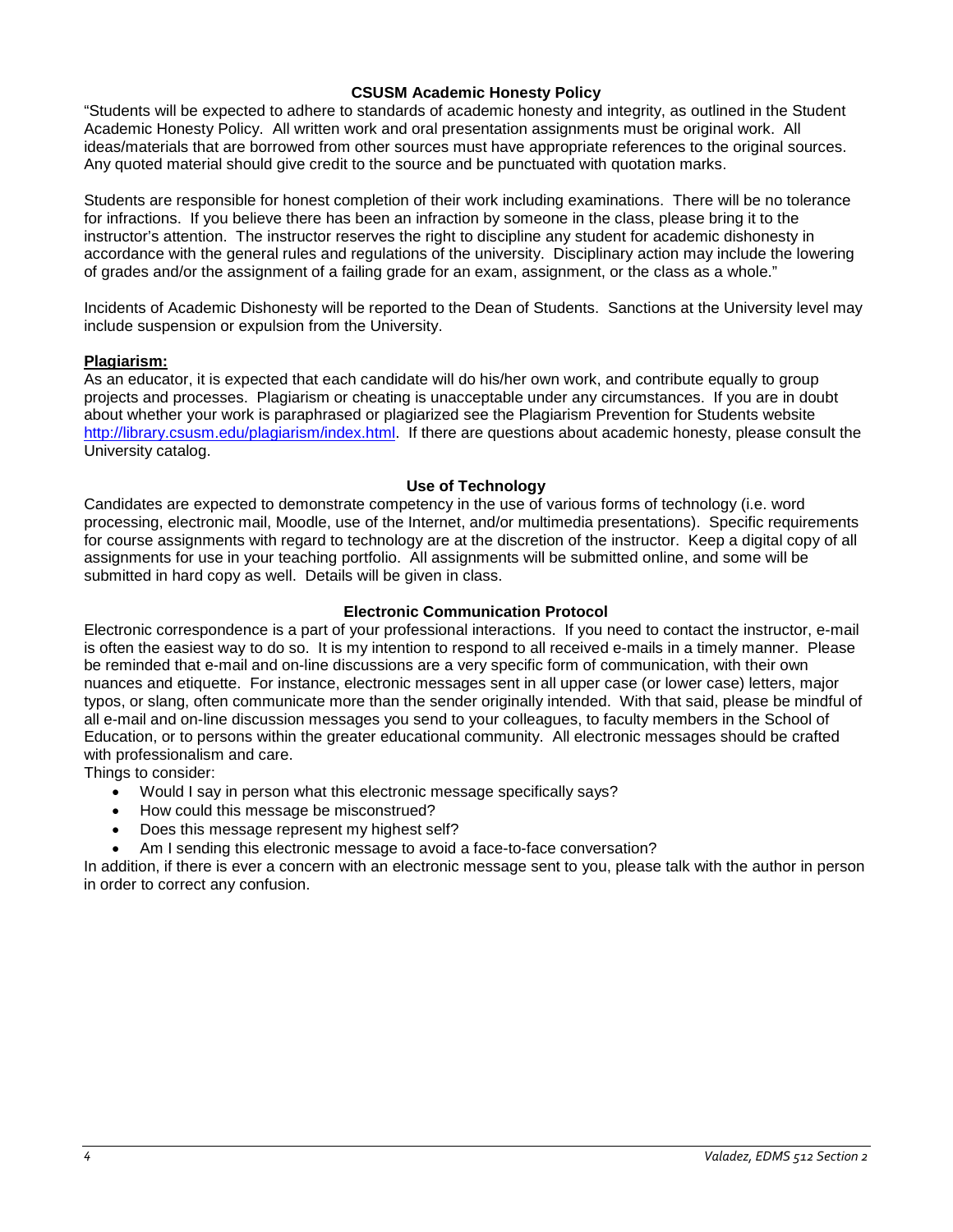## **Course Requirements and Grading Standards**

# **Course Requirements**

| <b>Total</b>                        | 100 points |
|-------------------------------------|------------|
| Attendance/Participation            | 15 points  |
| <b>IEP Best Practices Checklist</b> | 15 points  |
| Month long plan                     | 20 points  |
| Family Science Night Lesson plan    | 15 points  |
| Peer Teaching Demonstration         | 20 points  |
| <b>Session Reflections</b>          | 15 points  |

## **Grading Standards**

All students will come prepared to class; readings and homework assignments are listed on the dates on which they are due.

All required work is expected to be on time. One grade level will be deducted for each class meeting for which it is late (e.g., an "A" assignment that is submitted one class session late will be marked down to a "B"). Unless prior instructor approval is secured, assignments will not be accepted three class sessions after which they are due. Exceptions will be handled on a case-by-case basis, as determined by the instructor.

It is expected that students will proofread and edit their assignments prior to submission. Students will ensure that the text is error-free (grammar, spelling), and ideas are logically and concisely presented. The assignment's grade will be negatively affected as a result of this oversight. Each written assignment will be graded approximately 80% on content and context (detail, logic, synthesis of information, depth of analysis, etc.), and 20% on mechanics (grammar, syntax, spelling, format, uniformity of citation, etc.). All citations, where appropriate, will use American Psychological Association (APA) format. Consult American Psychological Association (APA) Manual,  $5<sup>th</sup>$  edition for citation guidance.

Grading will also include a component of "professional demeanor." Students will conduct themselves in ways that are generally expected of those who are entering the education profession. This includes but is not limited to:

- On-time arrival to all class sessions;
- Advance preparation of readings and timely submission of assignments;
- Respectful participation in all settings (e.g., whole group, small group, in/outside of class);

# **Assignments**

## **Family Science Night lesson plan 15 points**

In this assignment you will submit a lesson plan for your family science night (of community service project) detailing the content of your lesson. This lesson plan will be used for our community service-learning project.

## **Peer Teaching Demonstration 20 points**

You are required to sign up to facilitate discussion on an assigned reading from *Teach Like a Champion* for one class session. You will work with a partner to prepare a 15-20 minute learning activity about the reading. The activity should engage the class and allow us to examine and apply the materials in a meaningful way. You will find a guide for peer presentations in the Cougar Course shell for this class. Follow this guide to complete your assignment.

# **Session Reflections 15 points**

Throughout the course you are required to submit session reflections and discussion forums dealing with a variety relevant course topics. These submissions are graded. Each submission is worth a point toward your grade. The directions for completing each of these entries are written into the Cougar course shell. Be sure to complete the reflections and discussion forums on time so as to not impede the discussions in this course.

# **IEP "Best Practices" Checklist 15 points**

In this course you will create an IEP best practices checklist based upon what you read and what you learn in class. The checklist activity is detailed in the Moodle shell and this list will be submitted on line.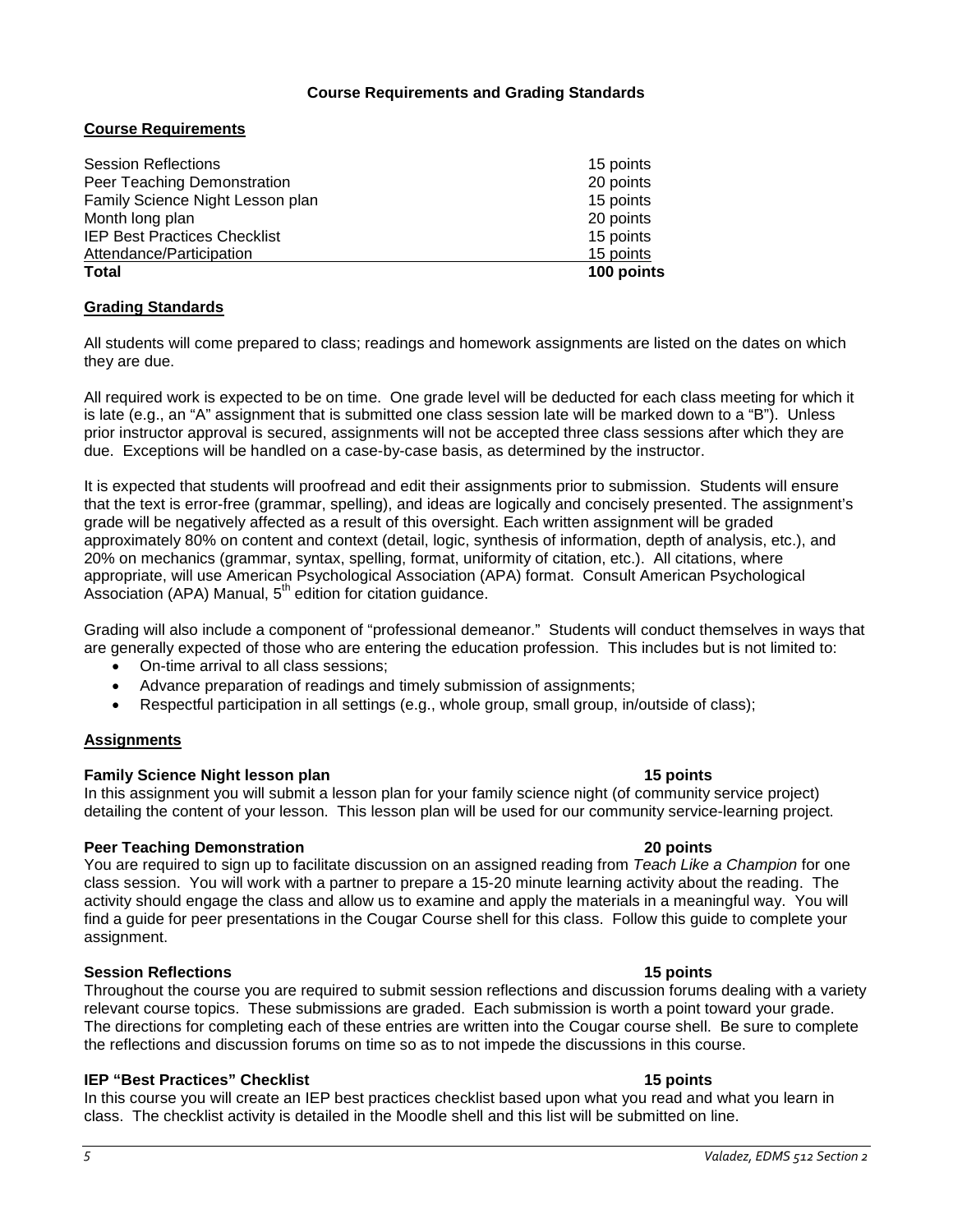## **Month Long Plan 20 Points**

You will create a own one month plan for this assignment. On the assigned day, bring the following artifacts to complete your assignment: a school calendar from your observation placement, a calendar grid or published planning book, and PE and Health lesson plans.

## **Participation 15 points**

You will be graded on your classroom participation. It is an expectation that you will behave in a professional manner. This will require that you approach your instructor, school personnel, and colleagues in a respectful manner that emphasizes problem solving. Your full attendance means you are not distracted by electronic equipment. As a rule, cell phones should be turned off or to the vibrate mode during class. Laptop computers are essential to the process of our learning; however, it is expected that all students will avoid recreational use of computers during class and that laptops will be put away at the request of the instructor. Of course, participation all includes the extent to which you participate in class discussion, how you interact with colleagues, and that you submit all discussion forums and session reflections on time.

## **Electronic Submissions of Assignments**

This course is paperless. All assignments are to be turned into the Moodle shell (a.k.a. Cougar Course) on time. Points will be deducted for late submissions as the work you do is essential to the discussions conducted in this course. Make sure you turn in the assignments in Word, 12 font, in Times New Roman.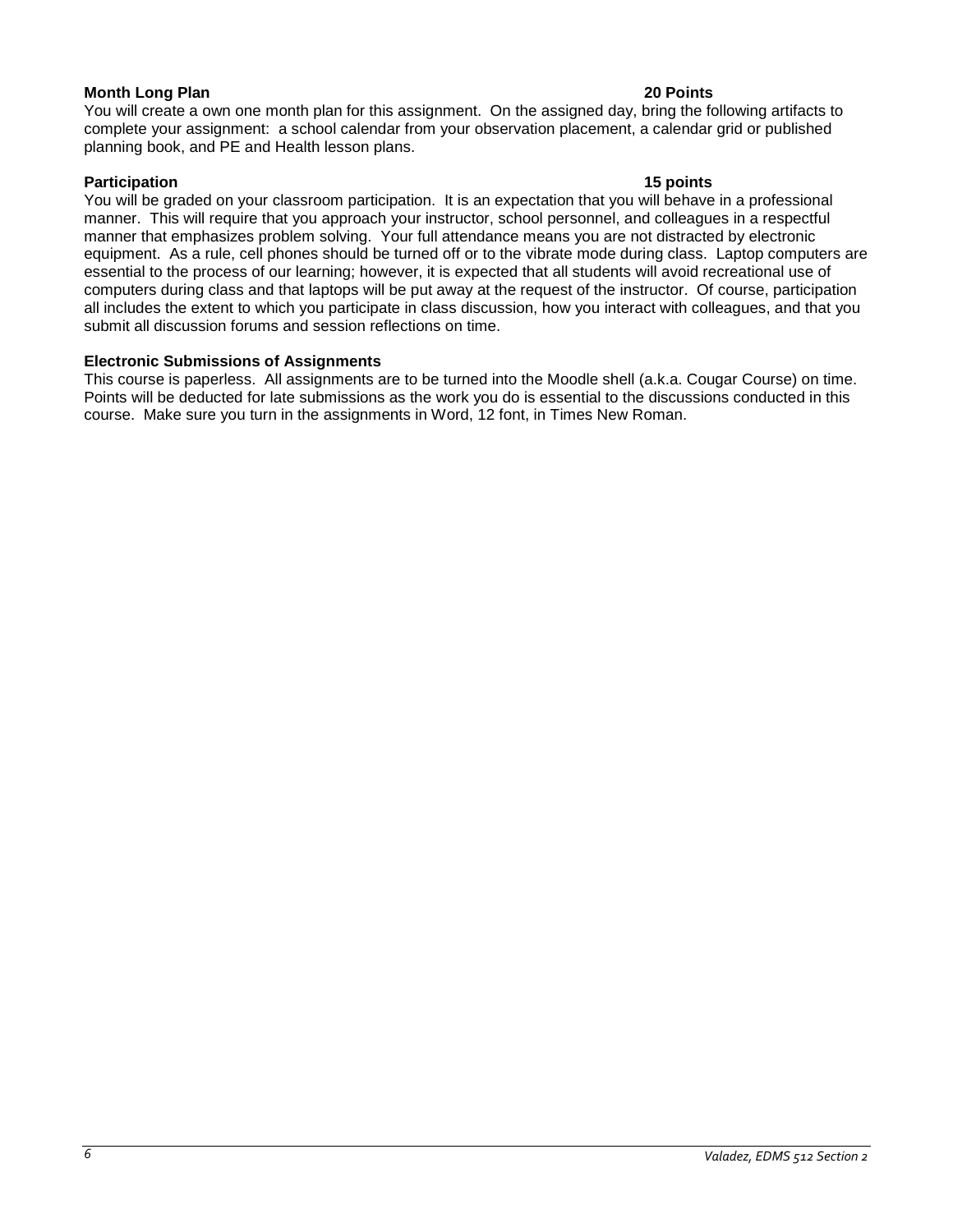# **TENTATIVE COURSE SCHEDULE**

| <b>Date</b>                | <b>Topic</b>                                                                                                                                                                                                                         | <b>Readings &amp; Assignments Due</b>                                                                                                                                                                                                                                                                                                                                                           |
|----------------------------|--------------------------------------------------------------------------------------------------------------------------------------------------------------------------------------------------------------------------------------|-------------------------------------------------------------------------------------------------------------------------------------------------------------------------------------------------------------------------------------------------------------------------------------------------------------------------------------------------------------------------------------------------|
| 1<br>O1.27.14              | Introduction/Course overview<br>TPA 3 Lecture                                                                                                                                                                                        | Bring a hard copy of your EDMS 511 School<br>Context Grid.<br>Complete the school context reflection activity.<br>Read the assessment articles linked for this<br>session.<br>Review TPA 3 materials.<br><b>Submit session reflection.</b>                                                                                                                                                      |
| 2<br>02.03.14              | Community service learning planning<br>workshop, continued<br>Peer teaching presentation<br>Management issue: Challenging students to<br>think critically.                                                                           | Read chapter nine, Challenging students to think<br>critically - Teach Like a Champion.<br>Read Wiggins' chapter and Valadez article for<br>performance assessment work and to consider<br>community engagement.<br>Submit: session reflection.                                                                                                                                                 |
| 3<br>02.1014               | Yearlong planning activity.<br>Co-teaching and its importance for regular<br>education classrooms.<br>Peer teaching presentation<br>Management issue: Challenging students to<br>think critically.                                   | <b>Explore</b> Common core California state teaching<br>standards for in class work.<br>Print out all of a selected grade level teaching<br>standards for in class work.<br>Read chapter eight, Improving pacing and rhythm-<br>Teach Like a Champion.<br>Submit session reflection and co-teaching log.                                                                                        |
| $\overline{4}$<br>02.17.14 | One month planning work in class.<br>Basics of resume building and job-hunting<br>strategies.<br>Peer teaching presentation<br>Management issue: Building character and<br>trust                                                     | Read Chapter four, Engaging students in lessons<br>- Explore online information on resume<br>development.<br>Research learning station models online.<br>Read chapter seven, Building character and trust -<br>Teach Like a Champion.<br>Submit session reflection, yearlong planning grid,<br>and family science lesson plan.                                                                  |
| 5<br>02.24.14              | Service learning workshop- continued<br>Resume review workshop<br>Peer teaching presentation<br>Management issue: Teaching reading in the<br>content areas                                                                           | Complete a draft resume for in class process.<br>Bring three copies to class.<br>Read chapters 10-12, How all teachers can and<br>must be reading teachers- Teach Like a<br>Champion.<br>Submit session reflection.                                                                                                                                                                             |
| 6<br>03.03.14              | Managing teacher and student stress<br>Mock interview explanation<br>Peer teaching presentation-SST<br>Lecture: IEP and Best practices<br>Management issue: What are the<br>procedures and expectations related to IEP<br>and SST's? | <b>Explore</b> National board for professional teaching<br>standards web page.<br>Write and submit your half-page long description<br>of the definition of accomplished teaching. Use<br>information from the NBPTS for writing you<br>submission.<br><b>Explore</b> videos and web pages related to<br>individual education programs and student study<br>teams.<br>Submit session reflection. |